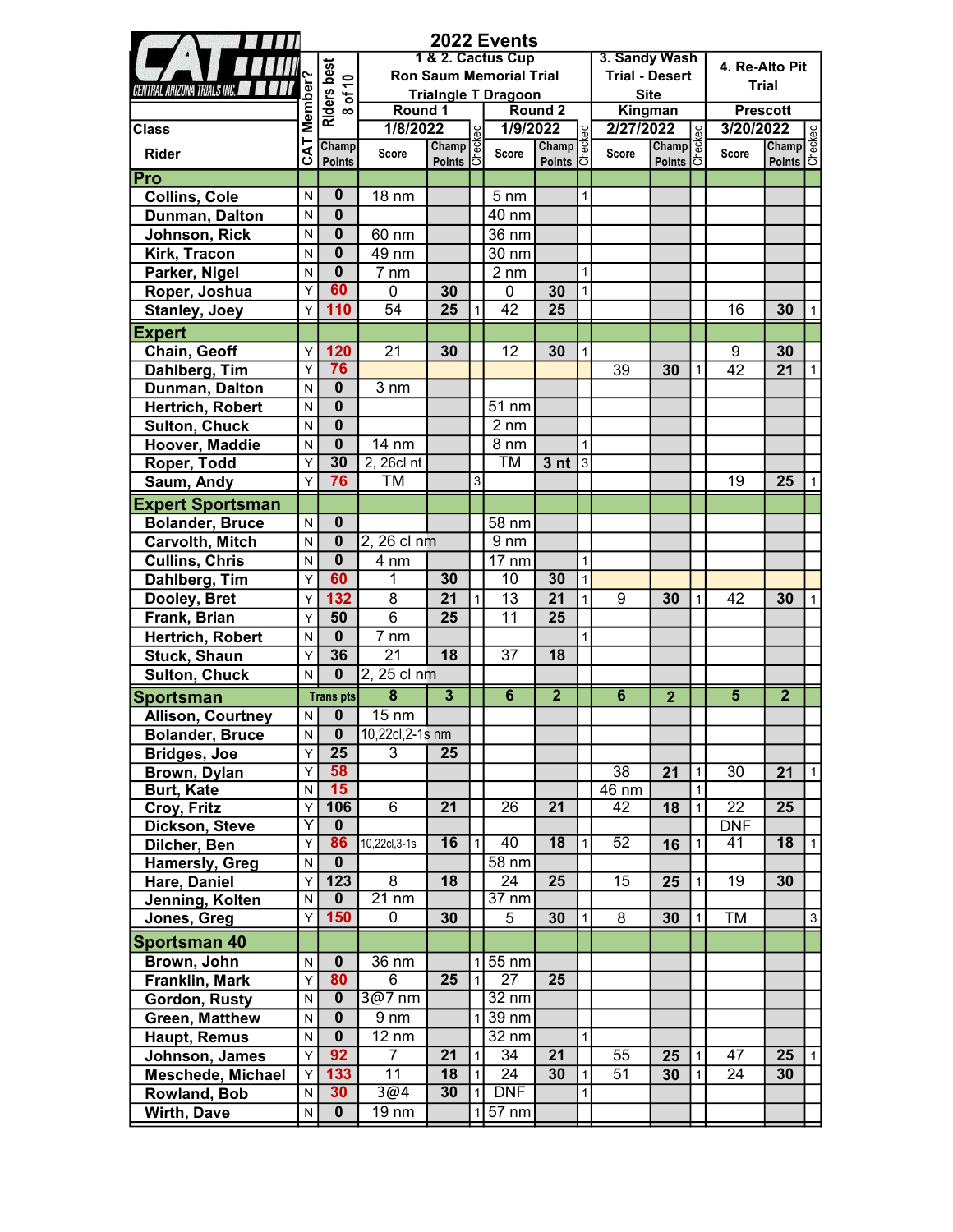|                                           |                         |                         |                  |                                             |                | 2022 Events                    |                         |              |                         |                                             |              |                 |                                          |                           |
|-------------------------------------------|-------------------------|-------------------------|------------------|---------------------------------------------|----------------|--------------------------------|-------------------------|--------------|-------------------------|---------------------------------------------|--------------|-----------------|------------------------------------------|---------------------------|
|                                           |                         |                         |                  |                                             |                | 1 & 2. Cactus Cup              |                         |              | 3. Sandy Wash           |                                             |              | 4. Re-Alto Pit  |                                          |                           |
|                                           |                         | Riders best             |                  |                                             |                | <b>Ron Saum Memorial Trial</b> |                         |              | <b>Trial - Desert</b>   |                                             |              | <b>Trial</b>    |                                          |                           |
| <b>CENTRAL ARIZONA TRIALS INC.</b>        | Member'                 |                         |                  |                                             |                | <b>Trialngle T Dragoon</b>     |                         |              |                         | <b>Site</b>                                 |              |                 |                                          |                           |
|                                           |                         |                         | Round 1          |                                             |                |                                | Round <sub>2</sub>      |              | Kingman                 |                                             |              | <b>Prescott</b> |                                          |                           |
| <b>Class</b>                              |                         |                         | 1/8/2022         |                                             | pə:            | 1/9/2022                       |                         | 9g           | 2/27/2022               |                                             | 9g           | 3/20/2022       |                                          |                           |
| <b>Rider</b>                              | $\overline{\mathbf{z}}$ | Champ                   | Score            | $Champ$ <sub><math>\frac{3}{2}</math></sub> |                | Score                          | $Champ$ $\frac{3}{2}$   |              | Score                   | $Champ$ <sub><math>\frac{3}{2}</math></sub> |              | Score           | <b>022</b><br>Champ<br>Points<br>Checked |                           |
|                                           | ပ                       | <b>Points</b>           |                  | <u>Points</u> 5                             |                |                                | Points 5                |              |                         | Points 5                                    |              |                 |                                          |                           |
| <b>Master Clubman</b><br>Gibson, Sherwood | Y                       | 55                      | 17               | $\overline{25}$                             |                | $\overline{5}$                 | 30                      |              |                         |                                             |              |                 |                                          |                           |
| <b>Montgomery, David</b>                  | N                       | $\overline{\mathbf{0}}$ | 4 <sub>nt</sub>  |                                             | 1              | 2 <sub>nt</sub>                |                         |              |                         |                                             |              |                 |                                          |                           |
| Pennington, Bob                           | Y                       | 51                      |                  |                                             |                |                                |                         |              |                         |                                             |              | 23              | $\overline{21}$                          |                           |
| Pennington, Lee                           | Y                       | 101                     | $\overline{9}$   | 30                                          |                | 8                              | $\overline{25}$         |              |                         |                                             |              | 18              | $\overline{25}$                          |                           |
| <b>Wrublik, Steve</b>                     | Y                       | 55                      |                  |                                             |                |                                |                         |              |                         |                                             |              | $\overline{15}$ | 30                                       |                           |
|                                           |                         |                         | $\overline{13}$  | $\overline{4}$                              |                | $\overline{12}$                | $\overline{\mathbf{4}}$ |              | $\overline{\mathbf{8}}$ | $\overline{3}$                              |              | $\overline{13}$ | $\overline{4}$                           |                           |
| <b>Clubman</b><br>Berger, Todd            | Y                       | <b>Transpts</b><br>50   | 33               | 11                                          | 1              | 6                              | 14                      |              | 58                      | 14                                          | $\mathbf{1}$ | 58              | 11                                       | $\mathbf{1}$              |
|                                           |                         | 117                     | $6\phantom{1}$   |                                             |                | 1 1@3                          | 21                      | $\mathbf{1}$ | 33                      | 21                                          | $\mathbf{1}$ |                 | 25                                       |                           |
| Buchanan, Jonathan Y                      |                         |                         |                  | 25                                          |                |                                |                         | $\mathbf{1}$ |                         |                                             |              | 18              |                                          | $\vert$ 1<br>$\mathbf{1}$ |
| <b>Carlin, Philip</b>                     | Υ                       | 118                     | 10               | 21                                          |                | 1 2@5                          | 16                      |              | 25                      | 30                                          | $\mathbf{1}$ | 21              | 21                                       |                           |
| Cline, Bryan                              | Υ                       | 25                      |                  |                                             |                | <b>DNF</b>                     |                         |              | 85                      | 13                                          | $\mathbf{1}$ | 56,6cl          | 12                                       |                           |
| <b>Curtis, Darren</b>                     | Υ                       | 57                      | 22               | 14                                          |                | 10,21cl                        | 13                      | 1            | 54                      | 15                                          | 1            | 32              | 15                                       |                           |
| Farrell, John                             | Y                       | 104                     | 5                | 30                                          |                | 2@4                            | 15                      | 1            | 28                      | 25                                          | 1            | 27              | 16                                       | $\mathbf{1}$              |
| Fieber, Devon                             | Y                       | 82                      | 11,20cl          | 18                                          |                | 1 1@23                         | 25                      | $\mathbf{1}$ |                         |                                             |              | 24              | 18                                       | 1                         |
| Franklin, Tom                             | Y                       | 23                      | 29               | 12                                          |                | 11                             | 11                      |              |                         |                                             |              |                 |                                          |                           |
| <b>Griswold, Zachery</b>                  | Y                       | $\overline{51}$         | 36               | 10                                          |                | 10,19c                         | 12                      |              | 39                      | 16                                          | $\mathbf{1}$ | 40              | 13                                       | $\mathbf{1}$              |
| <b>Hamersly, Greg</b>                     | N                       | $\mathbf 0$             | $3 \, \text{nm}$ |                                             |                |                                |                         |              |                         |                                             |              |                 |                                          |                           |
| Hubner, Bob                               | N                       | $\overline{\mathbf{0}}$ |                  |                                             |                |                                |                         |              |                         |                                             |              | 22 nm           |                                          |                           |
| Maessen, Matt                             | Y                       | 79                      | 25               | 13                                          |                | 2@15                           | 18                      | $\mathbf{1}$ | 36                      | 18                                          | 1            | 16              | 30                                       | $\mathbf{1}$              |
| Nelson, Michael                           | N                       | $\mathbf 0$             |                  |                                             |                |                                |                         |              |                         |                                             |              | 56,7cl nm       |                                          | 1                         |
| Pinke, Sean                               | Υ                       | 16                      | 11,19cl          | 16                                          | 1              |                                |                         |              |                         |                                             |              |                 |                                          |                           |
| Preece, Bill                              | Y                       | 59                      | 18               | 15                                          | 1              | 0                              | 30                      | 1            |                         |                                             |              | 35              | 14                                       | 1                         |
| Rosenfield, Scott                         | Y                       | 10                      |                  |                                             |                | 18                             | 10                      |              |                         |                                             |              |                 |                                          |                           |
| <b>Stanley, Robert</b>                    | $\overline{\mathsf{Y}}$ |                         |                  |                                             |                |                                |                         |              |                         |                                             |              |                 |                                          |                           |
| Wrublik, Shawn                            | Υ                       | 24                      | 41               | 9                                           |                |                                |                         |              |                         |                                             |              |                 |                                          | $\mathbf{1}$              |
| Wrublik, Teresa                           | Υ                       | 26                      |                  |                                             |                |                                |                         |              |                         |                                             |              | 62              | 10                                       |                           |
| <b>OPEN Upper</b>                         |                         |                         |                  |                                             |                |                                |                         |              |                         |                                             |              |                 |                                          |                           |
| <b>Carlton, Mike</b>                      | Υ                       | 30                      |                  |                                             |                | 3                              |                         |              |                         |                                             |              |                 |                                          |                           |
| <b>Cline, Robert</b>                      | Υ                       | $\overline{\mathbf{0}}$ |                  |                                             |                |                                |                         |              | <b>DNF</b>              |                                             | 1            |                 |                                          |                           |
| Damm, Mike                                | $\overline{\mathsf{N}}$ | $\overline{\mathbf{0}}$ | $\overline{8}$   |                                             |                | <b>DNF</b>                     |                         |              |                         |                                             |              |                 |                                          |                           |
| Miller, Carl                              | Y                       | $\bf{0}$                | 11               |                                             |                | 11                             |                         |              |                         |                                             |              |                 |                                          |                           |
| Ray, Travis                               | N                       | $\mathbf{0}$            | $\overline{2}$   |                                             |                |                                |                         |              |                         |                                             |              |                 |                                          |                           |
|                                           |                         |                         |                  |                                             |                |                                |                         |              |                         |                                             |              |                 |                                          |                           |
| <b>Elite</b>                              |                         | <b>Trans pts</b>        | $6\phantom{a}$   | 2 <sub>1</sub>                              |                | $6\phantom{a}$                 | $\overline{2}$          |              | $5\phantom{.}$          | $\overline{2}$                              |              | $\overline{7}$  | 3 <sup>5</sup>                           |                           |
| Alvarez, Juan                             | N                       | $\mathbf 0$             | 11 nm            |                                             |                |                                |                         |              |                         |                                             |              |                 |                                          |                           |
| <b>Bowie, Harold</b>                      | Υ                       | 77                      | 54               | 25                                          | $\mathbf{1}$   | 40                             | 21                      | 1            | 42                      | 16                                          | $\mathbf{1}$ |                 |                                          |                           |
| Chain, Dan                                | Ÿ                       | 50                      |                  |                                             |                |                                |                         |              |                         |                                             |              | $\overline{21}$ | 25                                       | $\vert$ 1                 |
| <b>Cummins, Gary</b>                      | Υ                       | 93                      | 65               | 18                                          | $\mathbf{1}$   | 55                             | 16                      | 1            | TM                      |                                             | 3            | 76              | 15                                       | $\vert$ 1                 |
| Dunn, Mike                                | Υ                       | 30                      |                  |                                             |                |                                |                         |              |                         |                                             |              | 18              | 30                                       |                           |
| Hubner, Bob                               | N                       | $\overline{\mathbf{0}}$ | $7 \text{ nm}$   |                                             | 1              | $5 \text{ nm}$                 |                         | $\mathbf{1}$ |                         |                                             |              |                 |                                          |                           |
| Jones, Bryan                              | Y                       | 55                      |                  |                                             |                |                                |                         |              | 39                      | 18                                          | $\mathbf{1}$ | 56              | 16                                       | $\mathbf{1}$              |
| <b>Schipper, Kenny</b>                    | Υ                       | 60                      |                  |                                             |                |                                |                         |              | 3                       | 30                                          | $\mathbf{1}$ |                 |                                          |                           |
| <b>Stamos, Nick</b>                       | Υ                       | 94                      | 57               | 21                                          | 1              | 49                             | 18                      | 1            | 32                      | 21                                          | 1            | 53              | 18                                       | $\mathbf{1}$              |
| <b>Steely, Dallin</b>                     | Υ                       | 119                     | 39               | 30                                          | 1              | 17                             | 25                      | 1            | 14                      | 25                                          | 1            | 34              | $\overline{21}$                          |                           |
| Thomas, JT                                | Ÿ                       | $\mathbf{0}$            |                  |                                             |                |                                |                         |              |                         |                                             |              | <b>DNF</b>      |                                          | $\mathbf{1}$              |
| Wrublik, Theresa                          | Y                       | 30                      |                  |                                             |                | $\overline{13}$                | 30                      | $\vert$      |                         |                                             |              |                 |                                          |                           |
| Elite 40                                  |                         |                         |                  |                                             |                |                                |                         |              |                         |                                             |              |                 |                                          |                           |
| Barbee, Chuck                             | Υ                       | 30                      | 27               | 30                                          | $\mathbf{1}$   |                                |                         |              |                         |                                             |              |                 |                                          |                           |
| Croy, Wendel                              | Υ                       | 136                     | $\overline{31}$  | $\overline{21}$                             | $\mathbf{1}$   | 34                             | 25                      |              | $\overline{8}$          | 30                                          | $\mathbf{1}$ | TM              |                                          | $\ensuremath{\mathsf{3}}$ |
| Griswold, Todd                            | Υ                       | 126                     | 29               | 25                                          | 1              | 20                             | 30                      | 1            | $\overline{18}$         | 25                                          | $\mathbf{1}$ | 49              | 21                                       | $\mathbf{1}$              |
| Millet, Von                               | Υ                       | $\overline{\mathbf{0}}$ |                  |                                             |                |                                |                         |              | <b>DNF</b>              |                                             | 1            |                 |                                          |                           |
| Petry, Scott                              | Υ                       | $\overline{\mathbf{0}}$ |                  |                                             |                |                                |                         |              |                         |                                             |              |                 |                                          |                           |
| Preece, John                              | $\overline{\mathsf{Y}}$ | $\overline{21}$         |                  |                                             |                |                                |                         |              | 41                      | 21                                          | $\mathbf{1}$ |                 |                                          |                           |
| Reed, Joe                                 | Y                       | $\overline{25}$         |                  |                                             |                |                                |                         |              |                         |                                             |              | 34              | 25                                       |                           |
| Roper, Vonda                              | Υ                       | 30                      |                  |                                             |                | TM                             |                         | $\mathbf{3}$ |                         |                                             |              |                 |                                          |                           |
| Saum, Carolyn                             | Υ                       | 60                      | ТM               |                                             | $\overline{3}$ |                                |                         |              |                         |                                             |              | $\overline{33}$ | 30                                       | $\vert$ 1                 |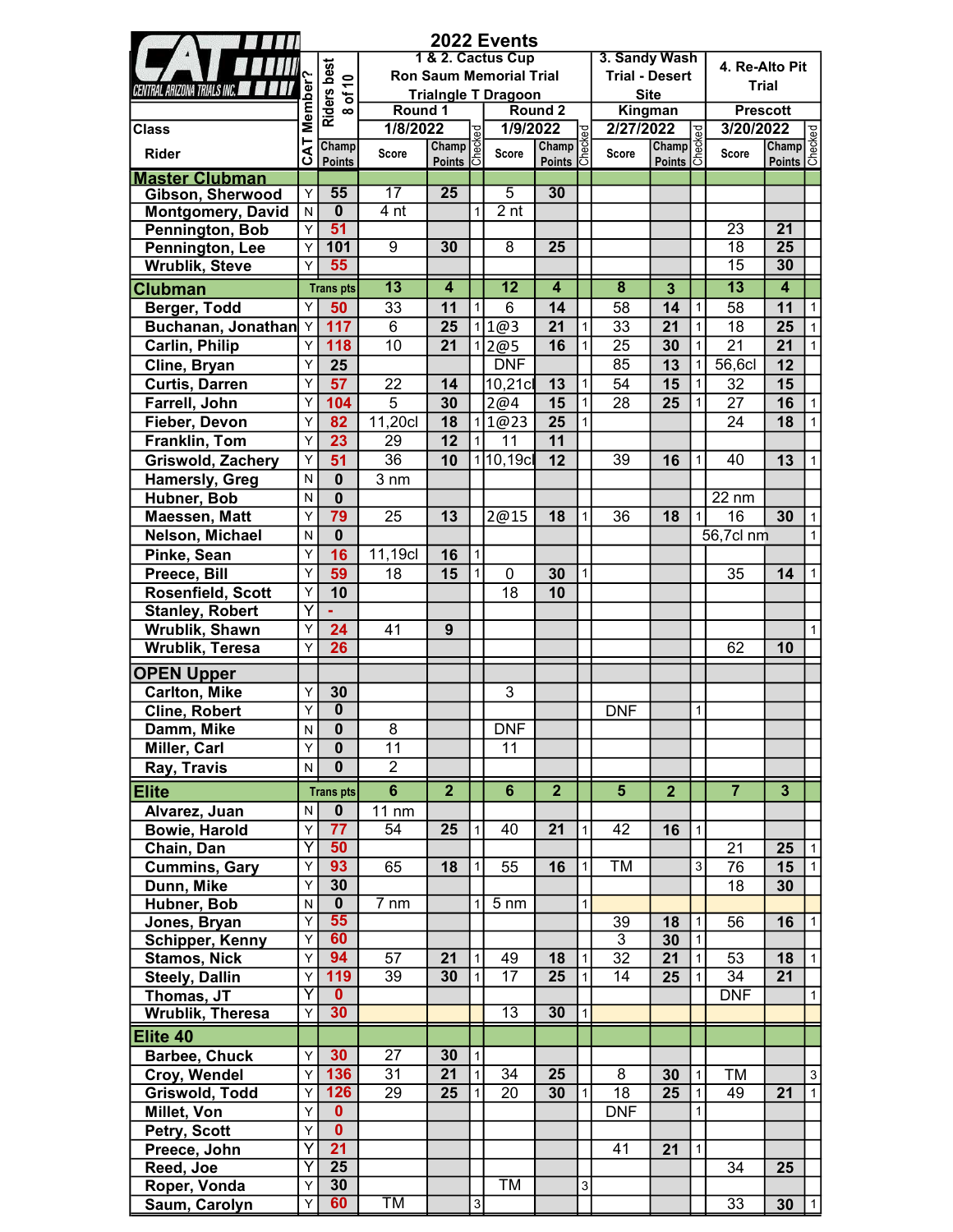|                                        |                         |                         |                  |                                |              | 2022 Events                    |                           |                |                       |                 |              |                         |                             |                |
|----------------------------------------|-------------------------|-------------------------|------------------|--------------------------------|--------------|--------------------------------|---------------------------|----------------|-----------------------|-----------------|--------------|-------------------------|-----------------------------|----------------|
|                                        |                         |                         |                  |                                |              | 1 & 2. Cactus Cup              |                           |                | 3. Sandy Wash         |                 |              | 4. Re-Alto Pit          |                             |                |
|                                        |                         | Riders best<br>8 of 10  |                  |                                |              | <b>Ron Saum Memorial Trial</b> |                           |                | <b>Trial - Desert</b> |                 |              | <b>Trial</b>            |                             |                |
| CENTRAL ARIZONA TRIALS INC.            | Member?                 |                         |                  |                                |              | <b>Trialngle T Dragoon</b>     |                           |                | <b>Site</b>           |                 |              |                         |                             |                |
|                                        |                         |                         | Round 1          |                                |              |                                | Round <sub>2</sub>        |                | Kingman               |                 |              | <b>Prescott</b>         |                             |                |
| <b>Class</b>                           |                         |                         | 1/8/2022         |                                |              | 1/9/2022                       |                           | g              | 2/27/2022             |                 | ಕ್ಷ          | 3/20/2022               |                             |                |
| <b>Rider</b>                           | CAT                     | Champ<br><b>Points</b>  | Score            | 22<br>Champ<br>Points <b>C</b> |              | Score                          | Champ<br>Points <b>S</b>  |                | <b>Score</b>          | Champ<br>Points |              | <b>Score</b>            | 022<br>Champ<br>Points<br>C |                |
| <b>Novice</b>                          |                         | <b>Trans pts</b>        | 10               | $\overline{3}$                 |              | 6                              | $\overline{2}$            |                | $\overline{4}$        | $\overline{2}$  |              | $\overline{\mathbf{8}}$ | 3                           |                |
| <b>Beaver, Fred</b>                    | Y                       | 16                      | 45               | 16                             |              |                                |                           |                |                       |                 |              |                         |                             |                |
| <b>Caley, Trent</b>                    | Y                       | 46                      |                  |                                |              |                                |                           |                |                       |                 |              | 34                      | 25                          |                |
| <b>Crowe, Daniel</b>                   | Ÿ                       | $\overline{\mathbf{0}}$ |                  |                                |              |                                |                           |                |                       |                 |              | <b>DNF</b>              |                             |                |
| De Alva, Chad                          | Y                       | 90                      |                  |                                |              |                                |                           |                | 23                    | 30              | 1            | 13                      | 30                          | 1              |
| Dugan, Dillon                          | Y                       | 36                      | 52               | 15                             | $\mathbf{1}$ | 29                             | 21                        |                |                       |                 |              |                         |                             | $\mathbf{1}$   |
| Glasel, Charles                        | Υ                       | 25                      |                  |                                |              |                                |                           |                |                       |                 |              |                         |                             |                |
| Hubner, Bennett                        | N                       | $\overline{\mathbf{0}}$ | 26, 15cl nm      |                                | 1            | 9 <sub>nm</sub>                |                           | $\mathbf{1}$   |                       |                 |              | 84 nm                   |                             |                |
| Jones, Devon                           | Υ                       | 57                      |                  |                                |              |                                |                           |                | 73                    | 21              | 1            | 67                      | 18                          | 1              |
| Kowalek, David                         | Υ                       | $\overline{21}$         | <b>DNF</b>       |                                |              |                                |                           |                |                       |                 |              | 58                      | 21                          |                |
| Moelder, Roland                        | Y                       | 25                      | <b>DNF</b>       |                                | $\mathbf{1}$ | 20                             | 25                        |                |                       |                 |              |                         |                             |                |
|                                        | Y                       | 43                      | <b>DNF</b>       |                                | $\mathbf{1}$ | 70                             | 18                        | $\mathbf{1}$   | 72                    | 25              | 1            | <b>DNF</b>              |                             | $\mathbf{1}$   |
| <b>Myers, Keith</b><br>Pearl, Gretchen | Ÿ                       | 16                      |                  |                                |              |                                |                           |                |                       |                 |              |                         |                             |                |
|                                        |                         | $\overline{\mathbf{0}}$ |                  |                                |              |                                |                           |                |                       |                 |              |                         |                             |                |
| Richardson, Sean                       | ${\sf N}$               | $\overline{25}$         | 16               | 25                             |              | $7 \, \text{nm}$               |                           |                |                       |                 |              |                         |                             |                |
| Rosenfield, Karissa                    | Y<br>Y                  | 34                      |                  |                                |              |                                |                           |                |                       |                 |              |                         |                             |                |
| West, Justin                           | $\overline{Y}$          | 21                      | 26, 14cl         | 21                             | $\mathbf{1}$ |                                |                           | 1              | 76                    | 18              | 1            | 77                      | 16                          |                |
| <b>Wrublik, Nicholas</b>               | Y                       | 48                      | 40               | $\overline{18}$                |              | $\overline{3}$                 | 30                        |                |                       |                 |              |                         |                             |                |
| Wrublik, Shawn                         |                         | 30                      | $\overline{12}$  | 30                             |              |                                |                           | $\mathbf{1}$   |                       |                 |              |                         |                             |                |
| Wrublik, Theresa                       | Y                       |                         |                  |                                | $\mathbf{1}$ |                                |                           |                |                       |                 |              |                         |                             |                |
| <b>Novice 40</b>                       |                         |                         |                  |                                |              |                                |                           |                |                       |                 |              |                         |                             |                |
| Alley, Frank                           | Y                       | 30                      |                  |                                |              |                                |                           |                |                       |                 |              | 45                      | 30                          |                |
| <b>Bowsher, Tim</b>                    | Y                       | $\overline{\mathbf{0}}$ |                  |                                |              |                                |                           |                |                       |                 |              |                         |                             | $\overline{2}$ |
| Klinder, Steven                        | Υ                       | 25                      |                  |                                |              |                                |                           |                | 78                    | 25              | 1            |                         |                             |                |
| <b>Scott, Rick</b>                     | Υ                       | 85                      |                  |                                |              |                                |                           |                | 41                    | 30              | $\mathbf{1}$ | 52                      | 25                          |                |
| Novice 55                              |                         |                         |                  |                                |              |                                |                           |                |                       |                 |              |                         |                             |                |
| <b>Bickel, Todd</b>                    | N                       | $\bf{0}$                | $117 \text{ nm}$ |                                |              |                                |                           |                |                       |                 |              |                         |                             |                |
| Lowney, Kevin                          | Υ                       | 150                     | $26, 1-2s$       | 30                             |              | $\overline{6}$                 | 30                        |                | $\overline{26}$       | 30              | $\mathbf{1}$ | $\overline{23}$         | 30                          | 1              |
| Lynch, Ed                              | Y                       | 50                      |                  |                                |              |                                |                           |                | $\overline{47}$       | 25              | $\mathbf{1}$ |                         |                             |                |
| Reese, Robert                          | Υ                       | $\overline{\mathbf{0}}$ | 26,3-2s nt       |                                | $\mathbf 1$  | 10 <sub>nt</sub>               |                           |                |                       |                 |              |                         |                             |                |
| Steelman, Tim                          | Y                       | 67                      | $\overline{34}$  | $\overline{25}$                | $\mathbf{1}$ | $\overline{24}$                | $\overline{21}$           |                |                       |                 |              | $\overline{52}$         | $\overline{21}$             |                |
| <b>Stevenson, Paul</b>                 | Y                       | 92                      | 46               | $\overline{21}$                |              | $\overline{18}$                | $\overline{25}$           |                |                       |                 |              | $\overline{51}$         | $\overline{25}$             |                |
| Thomas, Tom                            | Y                       | 18                      | 58               | 18                             | $\mathbf{1}$ |                                |                           |                |                       |                 |              |                         |                             |                |
| West, Bill                             | $\overline{\mathsf{N}}$ | $\overline{0}$          |                  |                                |              |                                |                           |                | $42 \text{ nm}$       |                 | $\mathbf{1}$ |                         |                             |                |
| <b>Air Cooled</b>                      |                         |                         |                  |                                |              |                                |                           |                |                       |                 |              |                         |                             |                |
| Gibson, Sherwood                       | Υ                       | 60                      | $\overline{2}$   | 30                             |              | 0                              | 30                        |                |                       |                 |              |                         |                             |                |
| <b>Palmer, Rich</b>                    | Y                       | 110                     | $\overline{13}$  | $\overline{25}$                | $\vert$ 1    | $\overline{5}$                 | $\overline{25}$           | $\overline{1}$ |                       |                 |              | $\overline{13}$         | 30                          | $\vert$ 1      |
| <b>Beginner</b>                        |                         | <b>Transpts</b>         | $\overline{6}$   | $\overline{2}$                 |              | $\overline{7}$                 | $\overline{\overline{3}}$ |                | $\overline{6}$        | $\overline{2}$  |              | $\overline{15}$         | $\overline{5}$              |                |
| Adams, Karleen                         | Y                       | 15                      |                  |                                |              |                                |                           |                |                       |                 |              | 43 nm                   |                             |                |
| <b>Bickel, Todd</b>                    | N                       | $\overline{\mathbf{0}}$ |                  |                                |              |                                |                           |                | $\overline{21}$ nm    |                 | $\mathbf{1}$ |                         |                             |                |
| Dunn, Leeland                          | Ÿ                       | $\overline{9}$          |                  |                                |              |                                |                           |                |                       |                 |              | 77                      | 9                           |                |
| Estala, Roberta                        | Y                       | $\mathbf{0}$            |                  |                                |              |                                |                           |                |                       |                 |              | <b>DNF</b>              |                             |                |
| Farrell, Cyndi                         | $\overline{\mathsf{Y}}$ | 23                      |                  |                                |              |                                |                           |                |                       |                 |              | 44                      | 11                          |                |
| <b>Glasel, Charles</b>                 | Ÿ                       | 30                      |                  |                                |              |                                |                           |                |                       |                 |              | $\mathbf 0$             | 30                          | $\vert$ 1      |
| Hare, David                            | Y                       | 110                     | 16               | 25                             |              | 6                              | 21                        |                | 8                     | 30              | $\mathbf{1}$ | $\overline{7}$          | 16                          |                |
| <b>Hicks, Anthony</b>                  | Y                       | 95                      | 43               | $\overline{18}$                |              | $\overline{17}$                | 18                        |                | $\overline{14}$       | 25              | $\mathbf{1}$ | 6                       | 18                          |                |
| Hubner, Carter                         | N                       | $\overline{\mathbf{0}}$ |                  |                                |              |                                |                           |                |                       |                 |              | $\overline{27}$ nm      |                             |                |
| Johnson, Teresa                        | Y                       | 24                      |                  |                                |              |                                |                           |                |                       |                 |              | 57                      | 10                          |                |
| Pearl, Gretchen                        | Y                       | 21                      |                  |                                |              |                                |                           |                |                       |                 |              | 2 @2                    | 21                          | $\mathbf{1}$   |
| Pennington, Baylee                     | Y                       | 105                     | $\overline{7}$   | 30                             | $\mathbf{1}$ | $\mathbf 0$                    | 30                        |                |                       |                 |              | 10                      | 15                          | $\vert$ 1      |
| Perry, Tom                             | N                       | $\overline{\mathbf{0}}$ |                  |                                |              |                                |                           |                | 34 nm                 |                 | $\mathbf{1}$ |                         |                             |                |
| Saines, Simon                          | Y                       | 28                      | DNF              |                                |              | 49                             | 16                        |                |                       |                 |              | $\overline{35}$         | $\overline{12}$             |                |
| Steely, Kade                           | Y                       | 89                      | 54               | 16                             |              | $\overline{3}$                 | $\overline{25}$           |                | $\overline{18}$       | $\overline{21}$ | $\mathbf{1}$ | 14                      | 14                          |                |
| Tassin, Lane                           | Y                       | 52                      |                  |                                |              |                                |                           |                | 24                    | 18              | 1            | $\overline{17}$         | $\overline{13}$             |                |
| Tubbe, Eli                             | $\overline{Y}$          | 40                      |                  |                                |              | 116                            | 15                        |                |                       |                 |              | 2@9                     | $\overline{25}$             |                |
| Wrublik, Gabriel                       | Y                       | 46                      | 32               | 21                             |              | <b>DNF</b>                     |                           |                |                       |                 |              |                         |                             |                |
|                                        |                         |                         |                  |                                |              |                                |                           |                |                       |                 |              |                         |                             |                |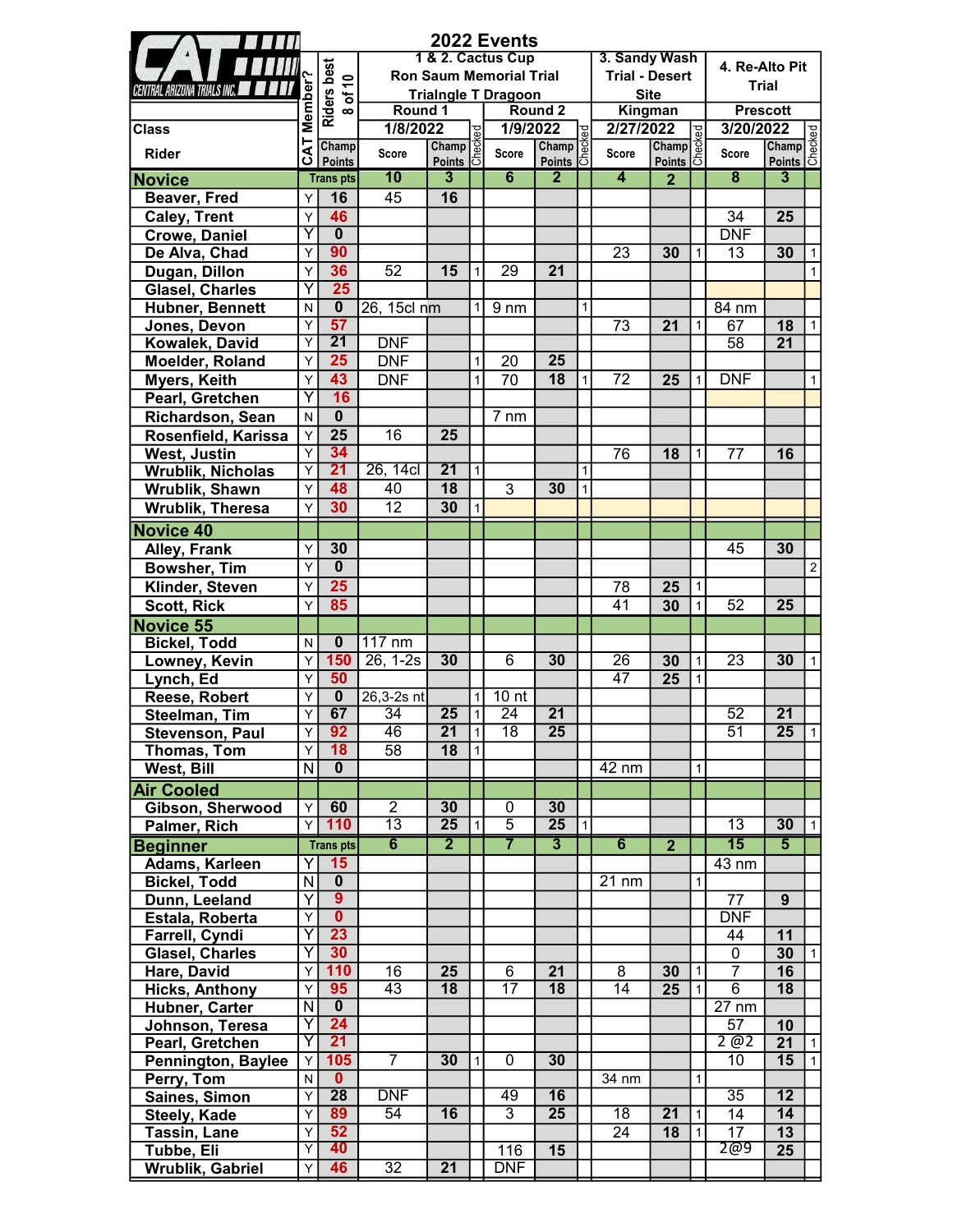|                                    |         |                         |                          |                                                                                                                     | 2022 Events                    |                        |              |                       |                                                                                                                                                    |   |                    |                        |              |
|------------------------------------|---------|-------------------------|--------------------------|---------------------------------------------------------------------------------------------------------------------|--------------------------------|------------------------|--------------|-----------------------|----------------------------------------------------------------------------------------------------------------------------------------------------|---|--------------------|------------------------|--------------|
|                                    |         |                         |                          |                                                                                                                     | 1 & 2. Cactus Cup              |                        |              | 3. Sandy Wash         |                                                                                                                                                    |   | 4. Re-Alto Pit     |                        |              |
| <b>CENTRAL ARIZONA TRIALS INC.</b> | Member? | Riders best<br>8 of 10  |                          |                                                                                                                     | <b>Ron Saum Memorial Trial</b> |                        |              | <b>Trial - Desert</b> |                                                                                                                                                    |   |                    | <b>Trial</b>           |              |
|                                    |         |                         | Round 1                  |                                                                                                                     | <b>Trialngle T Dragoon</b>     | Round 2                |              |                       | <b>Site</b><br>Kingman                                                                                                                             |   |                    | <b>Prescott</b>        |              |
| <b>Class</b>                       |         |                         | 1/8/2022                 |                                                                                                                     | 1/9/2022                       |                        |              | 2/27/2022             |                                                                                                                                                    |   | 3/20/2022          |                        |              |
|                                    |         | Champ                   |                          |                                                                                                                     |                                | Champ                  |              |                       |                                                                                                                                                    |   |                    |                        |              |
| <b>Rider</b>                       | CAT     | <b>Points</b>           | <b>Score</b>             | $\begin{array}{c}\n 22 \\  \hline\n \text{Champ} \, \frac{36}{6} \\  \text{Points} \, \frac{36}{6} \\  \end{array}$ | <b>Score</b>                   | D22<br>Champ<br>Points |              | Score                 | $\begin{array}{ l }\n\hline\n\text{1022} & \text{C} \\ \hline\n\text{Champ} & \text{C} \\ \hline\n\text{Points} & \text{C} \\ \hline\n\end{array}$ |   | <b>Score</b>       | 022<br>Champ<br>Points |              |
| <b>OPEN Lower</b>                  |         |                         |                          |                                                                                                                     |                                |                        |              |                       |                                                                                                                                                    |   |                    |                        |              |
| <b>Bowsher, Tim</b>                | Υ       | $\bf{0}$                |                          |                                                                                                                     | 6                              |                        |              |                       |                                                                                                                                                    |   |                    |                        |              |
| <b>Cline, Robert</b>               | Y       | $\overline{\mathbf{0}}$ |                          |                                                                                                                     |                                |                        |              |                       |                                                                                                                                                    |   | 55                 |                        |              |
| <b>Elrod, Dwayne</b>               | Υ       | $\mathbf 0$             |                          |                                                                                                                     |                                |                        |              | 29                    |                                                                                                                                                    | 1 | 60                 |                        |              |
| Hare, Daniel                       | Υ       | $\bf{0}$                |                          |                                                                                                                     |                                |                        |              |                       |                                                                                                                                                    |   | 13                 |                        |              |
| Thomas, JT                         | Υ       | $\bf{0}$                |                          |                                                                                                                     | 6                              |                        |              |                       |                                                                                                                                                    |   |                    |                        |              |
| Walsh, Jim                         | Y       | 30                      |                          |                                                                                                                     |                                |                        |              |                       |                                                                                                                                                    |   | 6                  |                        | $\mathbf{1}$ |
| Junior 14 yo & younger             |         |                         |                          |                                                                                                                     |                                |                        |              |                       |                                                                                                                                                    |   |                    |                        |              |
| Jr Bicycle Adv                     |         |                         |                          |                                                                                                                     |                                |                        |              |                       |                                                                                                                                                    |   |                    |                        |              |
| Tubbe, lan                         | Y       | 60                      |                          |                                                                                                                     | 23                             | 30                     |              |                       |                                                                                                                                                    |   | 33                 | 30                     |              |
| Jr Bicycle                         |         |                         |                          |                                                                                                                     |                                |                        |              |                       |                                                                                                                                                    |   |                    |                        |              |
| Croy, Cooper                       | Υ       | 60                      |                          |                                                                                                                     |                                |                        |              |                       |                                                                                                                                                    |   | 28                 | 30                     |              |
| <b>Jr Class A (Advanced)</b>       |         |                         |                          |                                                                                                                     |                                |                        |              |                       |                                                                                                                                                    |   |                    |                        |              |
| Croy, Cooper                       | Υ       | 42                      | 21                       | 21                                                                                                                  | 14                             | 21                     |              |                       |                                                                                                                                                    |   |                    |                        |              |
| Brown, Robbie                      | Υ       | 39                      |                          |                                                                                                                     |                                |                        |              | 54                    | 18                                                                                                                                                 |   | $\overline{37}$    | 21                     |              |
| Miller, Carson                     | Y       | 55                      | $\overline{6}$           | 30                                                                                                                  | $\overline{4}$                 | $\overline{25}$        |              |                       |                                                                                                                                                    |   |                    |                        |              |
| Pennington, Aylynn                 | Y       | 71                      |                          |                                                                                                                     |                                |                        |              | $\overline{43}$       | 21                                                                                                                                                 |   | $\overline{27}$    | $\overline{25}$        |              |
| Pennington, Milliah                | Υ       | 140                     | 13                       | 25                                                                                                                  | $\overline{2}$                 | 30                     | $\mathbf{1}$ | $\overline{36}$       | 25                                                                                                                                                 |   | 19                 | 30                     |              |
| Steely, Ezuri                      | Υ       | 66                      | $\overline{29}$          | $\overline{18}$                                                                                                     | $\overline{22}$                | $\overline{18}$        |              | $\overline{28}$       | 30                                                                                                                                                 |   |                    |                        |              |
| <b>Jr Class B (Beginner)</b>       |         |                         |                          |                                                                                                                     |                                |                        |              |                       |                                                                                                                                                    |   |                    |                        |              |
| Dugan, Emery                       | Υ       | 25                      |                          |                                                                                                                     |                                |                        |              |                       |                                                                                                                                                    |   | 46                 | $\overline{25}$        |              |
| Dugan, Paige                       | Y       | 30                      |                          |                                                                                                                     |                                |                        |              |                       |                                                                                                                                                    |   | $\overline{44}$    | 30                     |              |
| <b>Hicks, Adam</b>                 | Y       | 112                     | 64                       | 15                                                                                                                  | $\overline{14}$                | 16                     |              | 41                    | 30                                                                                                                                                 |   | 59                 | $\overline{21}$        |              |
| Jurewicz, Archer                   | Y       | 39                      | $\overline{25}$          | $\overline{18}$                                                                                                     | 10                             | $\overline{21}$        |              |                       |                                                                                                                                                    |   |                    |                        |              |
| Jurewicz, Asher                    | Y       | 50                      | $7,13$ cl                | $\overline{25}$                                                                                                     | $4,14$ cl                      | $\overline{25}$        |              |                       |                                                                                                                                                    |   |                    |                        |              |
| <b>Miller, Mason</b>               | Y       | 60                      | $7,14$ cl                | 30                                                                                                                  | 4,16cl                         | 30                     |              |                       |                                                                                                                                                    |   |                    |                        |              |
| Pennington, Kelton                 | Υ       | 81                      | $\overline{51}$          | $\overline{16}$                                                                                                     | 48                             | $\overline{15}$        |              | 63                    | 25                                                                                                                                                 |   |                    |                        |              |
| Tubbe, lan                         | Υ       | 21                      | 13                       | 21                                                                                                                  |                                |                        |              |                       |                                                                                                                                                    |   |                    |                        |              |
| <b>Wrublik, Matthew</b>            | Υ       | 18                      |                          |                                                                                                                     | 12                             | 18                     |              |                       |                                                                                                                                                    |   |                    |                        |              |
| <b>Jr Strider</b>                  |         |                         |                          |                                                                                                                     |                                |                        |              |                       |                                                                                                                                                    |   |                    |                        |              |
| Dahlberg, Grayson                  | Υ       | 120                     | 5                        | 30                                                                                                                  | 5                              | 30                     |              |                       |                                                                                                                                                    |   | 0                  | 30                     |              |
| Dugan, Violet                      | Y       | 21                      |                          |                                                                                                                     |                                |                        |              |                       |                                                                                                                                                    |   | $\overline{5}$     | 21                     |              |
| Pennington, Kelton                 | Υ       | 30                      |                          |                                                                                                                     |                                |                        |              |                       |                                                                                                                                                    |   | $\overline{0}$     | 30                     |              |
| <b>Total Riders @ event</b>        |         |                         | 98                       |                                                                                                                     | 93                             |                        |              | 50                    |                                                                                                                                                    |   | 82                 |                        |              |
| <b>Class Championship</b>          |         |                         | <b>KEY</b>               |                                                                                                                     | Rode a different class         |                        |              |                       |                                                                                                                                                    |   |                    |                        |              |
| Colors:                            |         |                         | @ - Section of 1st point |                                                                                                                     |                                |                        |              | DNF - Did not finish  |                                                                                                                                                    |   | nt - Non-Trophy    |                        |              |
| Green= class is eligible           |         |                         | $1s - #$ of $1's$ etc    |                                                                                                                     |                                |                        |              | DNS - Did not start   |                                                                                                                                                    |   | ro - Ride Off      |                        |              |
| Red= Rider is eligible             |         |                         | cl - # of Cleans         |                                                                                                                     |                                |                        |              | nm - Non-Member       |                                                                                                                                                    |   | TM - Trials Master |                        |              |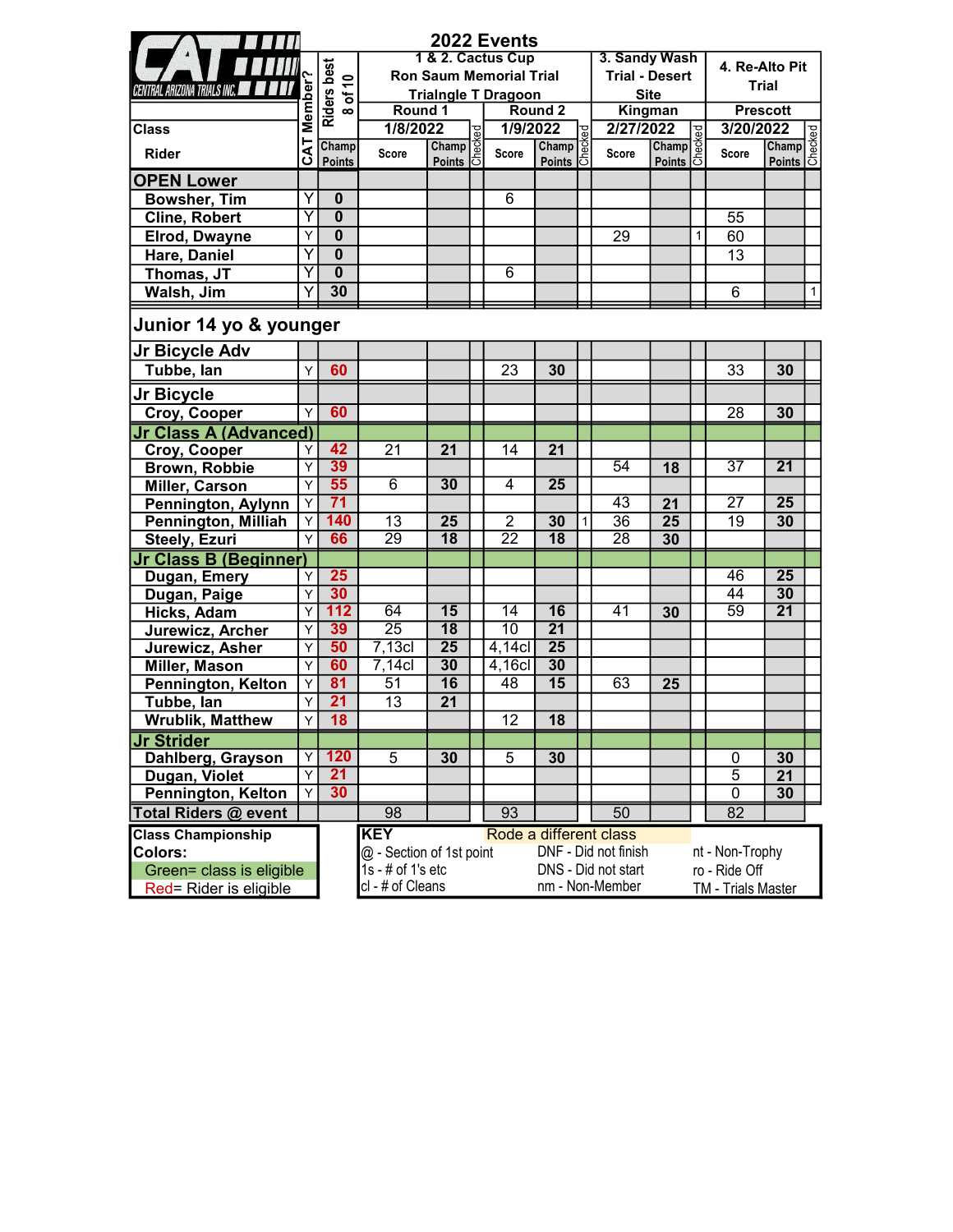| $\blacksquare$                   |                         |                                 |                       |                                                                                                                                                          |                |                  |               |                         |                       |                               |                      |                |
|----------------------------------|-------------------------|---------------------------------|-----------------------|----------------------------------------------------------------------------------------------------------------------------------------------------------|----------------|------------------|---------------|-------------------------|-----------------------|-------------------------------|----------------------|----------------|
|                                  |                         |                                 |                       | 5. 1, 2, 3, 4, 6, 7, 8, 9,                                                                                                                               |                | 6. Faye          |               |                         |                       |                               |                      |                |
| CENTRAL ARIZONA TRIALS INC.      |                         |                                 |                       | Trial(5) Hualapai                                                                                                                                        |                |                  | Canyon        |                         |                       |                               |                      |                |
|                                  |                         | $rac{1}{\sqrt{10}}$<br>$\infty$ |                       | Kingman                                                                                                                                                  |                | <b>Flagstaff</b> |               | <b>State Rank</b>       |                       |                               | Xfer Pts<br>Xfer Pts | 50%            |
| <b>Class</b>                     | Member?                 | Riders                          | 5/1/2022              |                                                                                                                                                          |                | 6/5/2022         |               |                         | <b>Total Xfer Pts</b> |                               |                      | Need at least  |
|                                  |                         | Champ                           |                       |                                                                                                                                                          |                |                  | <b>Champ</b>  |                         |                       |                               |                      | $\frac{9}{6}$  |
| <b>Rider</b>                     | <b>CAT</b>              | <b>Points</b>                   | <b>Score</b>          | $\begin{array}{ l } \hline \textbf{022} & \textbf{0} \\ \hline \textbf{Champ} & \textbf{0} \\ \hline \textbf{Points} & \textbf{0} \\ \hline \end{array}$ |                | <b>Score</b>     | <b>Points</b> | 2021                    |                       | 2022                          | 2021                 | Ck'd           |
| Pro                              |                         |                                 |                       |                                                                                                                                                          |                |                  |               |                         |                       |                               |                      |                |
| <b>Collins, Cole</b>             | N                       | $\overline{\mathbf{0}}$         |                       |                                                                                                                                                          |                |                  |               |                         |                       |                               |                      | $0\%$          |
| Dunman, Dalton                   | N                       | $\mathbf{0}$                    |                       |                                                                                                                                                          |                |                  |               |                         |                       |                               |                      | $0\%$          |
| Johnson, Rick                    | N                       | $\mathbf 0$                     |                       |                                                                                                                                                          |                |                  |               |                         |                       |                               |                      | $0\%$          |
| Kirk, Tracon                     | N                       | $\overline{\mathbf{0}}$         |                       |                                                                                                                                                          |                |                  |               |                         |                       |                               |                      | $0\%$          |
| Parker, Nigel                    | N                       | $\overline{\mathbf{0}}$         |                       |                                                                                                                                                          |                |                  |               |                         |                       |                               |                      | $0\%$          |
| Roper, Joshua                    | Y                       | 60                              |                       |                                                                                                                                                          |                |                  |               | $\overline{1}$          |                       |                               |                      | 50%            |
| Stanley, Joey                    | Y                       | 110                             | 28                    | 30                                                                                                                                                       | $\mathbf{1}$   |                  |               | $\overline{2}$          |                       |                               |                      | 75%            |
| <b>Expert</b>                    |                         |                                 |                       |                                                                                                                                                          |                |                  |               |                         |                       |                               |                      |                |
| Chain, Geoff                     | Υ                       | 120                             | 23                    | 30                                                                                                                                                       | $\mathbf{1}$   |                  |               |                         |                       |                               |                      | 50%            |
| Dahlberg, Tim                    | Y                       | 76                              | 27                    | 25                                                                                                                                                       | $\mathbf{1}$   |                  |               |                         |                       |                               |                      | 100%           |
| Dunman, Dalton                   | N                       | $\mathbf 0$                     |                       |                                                                                                                                                          |                |                  |               |                         |                       |                               |                      | $0\%$          |
| Hertrich, Robert                 | N                       | $\overline{\mathbf{0}}$         |                       |                                                                                                                                                          |                |                  |               |                         |                       |                               |                      | $0\%$          |
| <b>Sulton, Chuck</b>             | N                       | $\overline{\mathbf{0}}$         |                       |                                                                                                                                                          |                |                  |               |                         |                       |                               |                      | $0\%$          |
| Hoover, Maddie                   | N                       | $\overline{\mathbf{0}}$         |                       |                                                                                                                                                          |                |                  |               |                         |                       |                               |                      | $0\%$          |
| Roper, Todd                      | Y                       | $\overline{30}$                 |                       |                                                                                                                                                          |                |                  |               | 4                       |                       |                               |                      | $0\%$          |
| Saum, Andy                       | Υ                       | 76                              | 41                    | 21                                                                                                                                                       | $\mathbf{1}$   |                  |               | $\overline{2}$          |                       |                               |                      | 250%           |
| <b>Expert Sportsman</b>          |                         |                                 |                       |                                                                                                                                                          |                |                  |               |                         |                       |                               |                      |                |
| <b>Bolander, Bruce</b>           | ${\sf N}$               | $\mathbf 0$                     |                       |                                                                                                                                                          |                |                  |               |                         |                       |                               |                      | $0\%$          |
| Carvolth, Mitch                  | N                       | $\mathbf 0$                     |                       |                                                                                                                                                          |                |                  |               |                         |                       |                               |                      | $0\%$          |
| <b>Cullins, Chris</b>            | N                       | $\overline{\mathbf{0}}$         |                       |                                                                                                                                                          |                |                  |               |                         |                       |                               |                      | $0\%$          |
| Dahlberg, Tim                    | Υ                       | 60                              |                       |                                                                                                                                                          |                |                  |               | 1                       |                       |                               |                      | 50%            |
| Dooley, Bret                     | Y                       | 132                             | 28                    | 30                                                                                                                                                       | $\mathbf{1}$   |                  |               | $\overline{2}$          |                       |                               |                      | 100%           |
| Frank, Brian                     | Υ                       | 50                              |                       |                                                                                                                                                          |                |                  |               |                         |                       |                               |                      | $0\%$          |
| Hertrich, Robert                 | N                       | $\mathbf{0}$                    |                       |                                                                                                                                                          |                |                  |               |                         |                       |                               |                      | $0\%$          |
| Stuck, Shaun                     | Y                       | 36                              |                       |                                                                                                                                                          |                |                  |               |                         |                       |                               |                      | $0\%$          |
|                                  | N                       | $\mathbf 0$                     |                       |                                                                                                                                                          |                |                  |               |                         |                       |                               |                      | $0\%$          |
| <b>Sulton, Chuck</b>             |                         |                                 |                       |                                                                                                                                                          |                |                  |               |                         |                       |                               |                      |                |
|                                  |                         |                                 | $6\overline{6}$       | $\overline{2}$                                                                                                                                           |                | $\overline{1}$   | 1             |                         |                       | $Max = 20$                    |                      |                |
| <b>Sportsman</b>                 | N                       | <b>Transpts</b>                 |                       |                                                                                                                                                          |                |                  |               |                         | 0                     |                               | $\mathbf 0$          | $0\%$          |
| <b>Allison, Courtney</b>         | N.                      | 0<br>$\overline{\mathbf{0}}$    |                       |                                                                                                                                                          |                |                  |               |                         | 0                     | $\pmb{0}$<br>0 <sup>1</sup>   | $\mathbf 0$          |                |
| <b>Bolander, Bruce</b>           | Υ                       |                                 |                       |                                                                                                                                                          |                |                  |               |                         |                       |                               | $\mathbf 0$          | $0\%$<br>$0\%$ |
| <b>Bridges, Joe</b>              | Y                       | 25                              |                       |                                                                                                                                                          | $\mathbf{1}$   |                  |               | $\overline{2}$          | $\mathbf 2$           | $\overline{2}$<br>$\mathbf 0$ | $\mathbf 0$          |                |
| Brown, Dylan                     | N                       | 58<br>15                        | 43                    | 16                                                                                                                                                       | $\mathbf{1}$   | TM <sub>2</sub>  |               |                         |                       | $\mathbf 0$                   | 0                    | 100%<br>200%   |
| <b>Burt, Kate</b><br>Croy, Fritz | Ϋ                       | 106                             | 53<br>$\overline{33}$ | 15<br>21                                                                                                                                                 | $\vert$ 1      |                  |               | $\overline{\mathbf{3}}$ | $\mathbf 3$           | $\sqrt{2}$                    | $\mathbf{1}$         | 40%            |
| Dickson, Steve                   | Y                       | $\mathbf{0}$                    |                       |                                                                                                                                                          |                |                  |               |                         |                       | $\mathbf 0$                   | 0                    | $0\%$          |
| Dilcher, Ben                     | $\overline{Y}$          | 86                              | $\overline{35}$       | $\overline{18}$                                                                                                                                          | $\mathbf{1}$   |                  |               |                         | 0                     | 0                             | 0                    | 100%           |
| <b>Hamersly, Greg</b>            | N                       | $\overline{\mathbf{0}}$         |                       |                                                                                                                                                          |                |                  |               |                         | 0                     | $\mathbf 0$                   | $\mathbf 0$          | $0\%$          |
| Hare, Daniel                     | Y                       | $\overline{123}$                | 31                    | 25                                                                                                                                                       | $\mathbf{1}$   |                  |               |                         | 5                     | $\overline{5}$                | $\mathbf 0$          | 40%            |
| Jenning, Kolten                  | $\overline{\mathsf{N}}$ | $\overline{0}$                  |                       |                                                                                                                                                          |                |                  |               |                         | $\mathbf 0$           | $\mathbf 0$                   | $\mathbf 0$          | $0\%$          |
| Jones, Greg                      | Υ                       | 150                             | 25                    | 30                                                                                                                                                       | $\mathbf{1}$   |                  |               | 1                       |                       | $18$   9                      | 9                    | 150%           |
| <b>Sportsman 40</b>              |                         |                                 |                       |                                                                                                                                                          |                |                  |               |                         |                       |                               |                      |                |
| Brown, John                      | ${\sf N}$               | $\mathbf 0$                     |                       |                                                                                                                                                          |                |                  |               |                         |                       |                               |                      | $0\%$          |
| Franklin, Mark                   | $\overline{Y}$          | 80                              | 39                    | 30                                                                                                                                                       | $\overline{1}$ |                  |               | $\overline{2}$          |                       |                               |                      | 67%            |
| Gordon, Rusty                    | $\overline{\mathsf{N}}$ | $\overline{\mathbf{0}}$         |                       |                                                                                                                                                          |                |                  |               |                         |                       |                               |                      | $0\%$          |
|                                  | N                       | $\mathbf 0$                     |                       |                                                                                                                                                          |                |                  |               |                         |                       |                               |                      | $0\%$          |
| Green, Matthew                   | N                       | $\overline{\mathbf{0}}$         |                       |                                                                                                                                                          |                |                  |               |                         |                       |                               |                      | $0\%$          |
| Haupt, Remus                     | Υ                       | 92                              |                       |                                                                                                                                                          |                |                  |               |                         |                       |                               |                      | 75%            |
| Johnson, James                   | Υ                       | $\overline{133}$                | 42                    | 25                                                                                                                                                       | $\mathbf{1}$   |                  |               | 1                       |                       |                               |                      | $80\%$         |
| <b>Meschede, Michael</b>         | N                       | 30                              |                       |                                                                                                                                                          |                |                  |               |                         |                       |                               |                      | 200%           |
| Rowland, Bob<br>Wirth, Dave      | N                       | $\mathbf 0$                     |                       |                                                                                                                                                          |                |                  |               |                         |                       |                               |                      | $0\%$          |

**COMMON CORPORATION**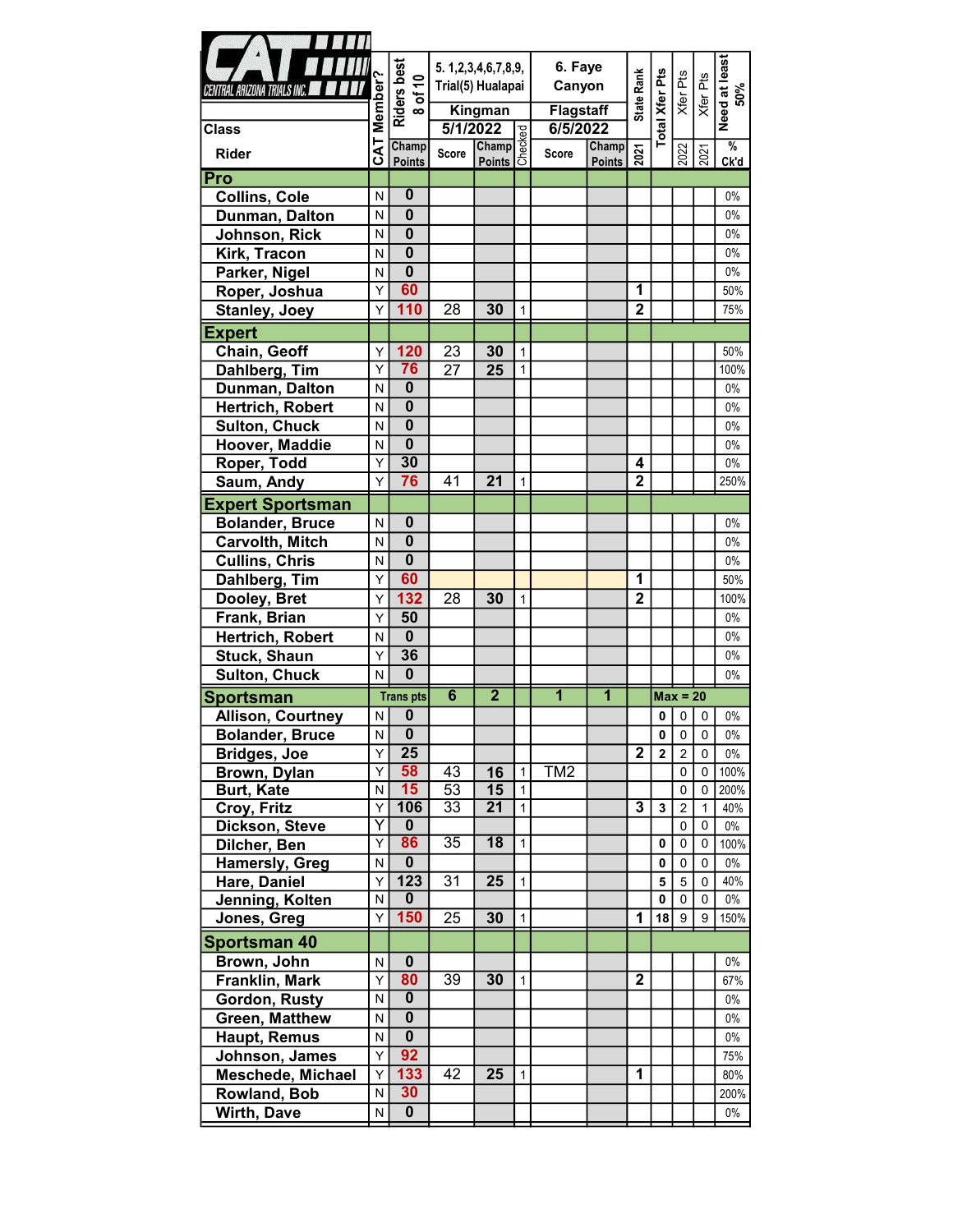|                                             |                         |                               |                       | 5. 1, 2, 3, 4, 6, 7, 8, 9,                        |                              | 6. Faye          |                                              |                         |                       |                  |                             |                      |
|---------------------------------------------|-------------------------|-------------------------------|-----------------------|---------------------------------------------------|------------------------------|------------------|----------------------------------------------|-------------------------|-----------------------|------------------|-----------------------------|----------------------|
| CENTRAL ARIZONA TRIALS INC. <b>AND INC.</b> |                         |                               | Trial(5) Hualapai     |                                                   |                              | Canyon           |                                              |                         |                       |                  |                             |                      |
|                                             |                         |                               |                       | Kingman                                           |                              | <b>Flagstaff</b> |                                              | <b>State Rank</b>       |                       | Xfer Pts         | Xfer Pts                    |                      |
| <b>Class</b>                                | Member'                 | Riders best<br>8 of 10        | 5/1/2022              |                                                   |                              | 6/5/2022         |                                              |                         | <b>Total Xfer Pts</b> |                  |                             | Need at least<br>50% |
|                                             | CAT                     | Champ                         |                       | $\frac{2022}{\text{Champ}}_{\text{D}}^{\text{D}}$ |                              |                  | Champ                                        |                         |                       |                  |                             | $\frac{9}{6}$        |
| <b>Rider</b>                                |                         | <b>Points</b>                 | Score                 |                                                   |                              | Score            | $\frac{\text{Champ}}{\text{Points}} \approx$ |                         |                       | 2022             | 2021                        | Ck'd                 |
| <b>Master Clubman</b>                       |                         |                               |                       |                                                   |                              |                  |                                              |                         |                       |                  |                             |                      |
| <b>Gibson, Sherwood</b>                     | Y                       | 55<br>$\overline{\mathbf{0}}$ |                       |                                                   |                              |                  |                                              | 1                       |                       |                  |                             | $0\%$                |
| <b>Montgomery, David</b><br>Pennington, Bob | N<br>Υ                  | 51                            | 42                    | 30                                                |                              |                  |                                              | $\overline{\mathbf{5}}$ |                       |                  |                             | $0\%$<br>50%         |
| Pennington, Lee                             | Υ                       | 101                           | 68                    | $\overline{21}$                                   | $\mathbf{1}$                 |                  |                                              | $\overline{2}$          |                       |                  |                             | 25%                  |
| <b>Wrublik, Steve</b>                       | Υ                       | 55                            | 47                    | $\overline{25}$                                   | $\mathbf{1}$                 |                  |                                              |                         |                       |                  |                             | 50%                  |
| <b>Clubman</b>                              |                         | <b>Trans pts</b>              | $\overline{7}$        | $\overline{\mathbf{3}}$                           |                              | $\bf{0}$         | $\bf{0}$                                     |                         |                       | $Max = 20$       |                             |                      |
| Berger, Todd                                | Y                       | 50                            |                       |                                                   |                              |                  |                                              | 12                      | $\mathbf 0$           | $\mathbf 0$      | 0                           | 75%                  |
| Buchanan, Jonathan                          | Y                       | 117                           | 42                    | 25                                                | $\mathbf{1}$                 |                  |                                              |                         | 12                    | 11               | $\overline{1}$              | 100%                 |
| <b>Carlin, Philip</b>                       | Y.                      | 118                           | 39                    | 30                                                | $\mathbf{1}$                 |                  |                                              |                         | 10                    | 10               | $\mathbf 0$                 | 100%                 |
| Cline, Bryan                                | Y                       | 25                            |                       |                                                   |                              |                  |                                              |                         | 0                     | $\mathbf 0$      | $\mathbf 0$                 | 33%                  |
| <b>Curtis, Darren</b>                       | Υ                       | 57                            |                       |                                                   |                              |                  |                                              |                         | 0                     | 0                | $\mathbf 0$                 | 50%                  |
| Farrell, John                               | Υ                       | 104                           | 70                    | 18                                                | $\overline{1}$               |                  |                                              | 3                       | 13                    | $\,6\,$          | $\overline{7}$              | 80%                  |
| Fieber, Devon                               | Υ                       | 82                            | 66                    | $\overline{21}$                                   | $\mathbf{1}$                 |                  |                                              | $\overline{\mathbf{8}}$ | $\pmb{8}$             | $\,6\,$          | $\overline{c}$              | 100%                 |
| Franklin, Tom                               | Y                       | 23                            |                       |                                                   |                              |                  |                                              | 10                      | $\pmb{0}$             | $\mathbf 0$      | $\mathbf 0$                 | 50%                  |
| Griswold, Zachery                           | $\overline{Y}$          | $\overline{51}$               |                       |                                                   |                              |                  |                                              | 4                       | $\pmb{0}$             | $\mathbf 0$      | $\mathbf 0$                 | 75%                  |
| <b>Hamersly, Greg</b>                       | N                       | $\mathbf 0$                   |                       |                                                   |                              |                  |                                              |                         | 0                     | $\mathbf 0$      | $\mathbf 0$                 | $0\%$                |
| Hubner, Bob                                 | N<br>Υ                  | $\overline{\mathbf{0}}$<br>79 |                       |                                                   |                              |                  |                                              | $\overline{5}$          | 0                     | $\mathbf 0$      | 0                           | $0\%$                |
| Maessen, Matt                               | N                       | $\mathbf{0}$                  |                       |                                                   |                              |                  |                                              |                         | 8                     | $\sqrt{5}$       | $\mathbf{3}$<br>$\mathbf 0$ | 75%<br>$0\%$         |
| Nelson, Michael<br>Pinke, Sean              | Y                       | 16                            |                       |                                                   |                              |                  |                                              |                         | 0<br>0                | $\mathbf 0$<br>0 | 0                           | 100%                 |
| Preece, Bill                                | Υ                       | 59                            |                       |                                                   |                              |                  |                                              |                         | 4                     | $\overline{4}$   | $\mathbf 0$                 | 100%                 |
| Rosenfield, Scott                           | Υ                       | 10                            |                       |                                                   |                              |                  |                                              |                         | 0                     | $\mathbf 0$      | $\mathbf 0$                 | $0\%$                |
| <b>Stanley, Robert</b>                      | Y                       |                               | <b>DNF</b>            |                                                   | $\mathbf{1}$                 |                  |                                              |                         |                       | $\mathbf 0$      | 0                           | 100%                 |
| Wrublik, Shawn                              | Y                       | 24                            | 88                    | 15                                                | $\mathbf{1}$                 |                  |                                              |                         | 0                     | $\mathbf 0$      | $\mathbf 0$                 | 100%                 |
| Wrublik, Teresa                             | Υ                       | 26                            | 80                    | 16                                                | $\mathbf{1}$                 |                  |                                              |                         | 0                     | 0                | 0                           | 50%                  |
| <b>OPEN Upper</b>                           |                         |                               |                       |                                                   |                              |                  |                                              |                         |                       |                  |                             |                      |
| <b>Carlton, Mike</b>                        | Y                       | 30                            | <b>TM</b>             |                                                   | 3                            |                  |                                              |                         |                       |                  |                             | $0\%$                |
| <b>Cline, Robert</b>                        | $\overline{Y}$          | $\overline{\mathbf{0}}$       |                       |                                                   |                              |                  |                                              |                         |                       |                  |                             | $0\%$                |
| Damm, Mike                                  | N                       | $\overline{\mathbf{0}}$       |                       |                                                   |                              |                  |                                              |                         |                       |                  |                             | $0\%$                |
| Miller, Carl                                | Υ                       | $\mathbf 0$                   |                       |                                                   |                              |                  |                                              |                         |                       |                  |                             | $0\%$                |
| Ray, Travis                                 | N                       | $\mathbf 0$                   |                       |                                                   |                              |                  |                                              |                         |                       |                  |                             | $0\%$                |
| <b>Elite</b>                                |                         | <b>Trans pts</b>              | $\overline{7}$        | $\overline{\mathbf{3}}$                           |                              | $\bf{0}$         | $\mathbf 0$                                  |                         |                       | $Max = 20$       |                             |                      |
| Alvarez, Juan                               | N.                      | $\mathbf 0$                   |                       |                                                   |                              |                  |                                              |                         | 0                     | $\pmb{0}$        | $\mathbf 0$                 | $0\%$                |
| Bowie, Harold                               | Y                       | 77                            | 54                    | 15                                                | $\mathbf{1}$                 |                  |                                              |                         | 1                     | $\mathbf{1}$     | 0                           | 100%                 |
| Chain, Dan                                  | $\overline{\mathsf{Y}}$ | 50                            | 30                    | 25                                                | $\mathbf{1}$                 |                  |                                              |                         |                       | $\overline{4}$   | $\mathbf 0$                 | 100%                 |
| <b>Cummins, Gary</b>                        | Y                       | 93                            | 56                    | 14                                                | $\mathbf{1}$                 |                  |                                              | 3                       | 0                     | 0                | 0                           | 175%                 |
| Dunn, Mike                                  | Y                       | 30                            |                       |                                                   |                              |                  |                                              |                         | 3                     | 3                | 0                           | $0\%$                |
| Hubner, Bob                                 | N                       | $\overline{\mathbf{0}}$       |                       |                                                   |                              |                  |                                              |                         | 0                     | 0                | 0                           | $0\%$                |
| Jones, Bryan                                | Υ<br>Υ                  | 55<br>60                      | 34<br>$\overline{23}$ | 21                                                | $\mathbf{1}$                 |                  |                                              |                         |                       | $\mathbf{1}$     | 0                           | 100%                 |
| <b>Schipper, Kenny</b><br>Stamos, Nick      | Υ                       | 94                            | 41                    | 30<br>16                                          | $\mathbf{1}$<br>$\mathbf{1}$ |                  |                                              |                         | 0                     | $\sqrt{5}$<br>0  | 0<br>0                      | 100%<br>100%         |
| <b>Steely, Dallin</b>                       | Y                       | 119                           | 36                    | 18                                                | $\mathbf{1}$                 |                  |                                              |                         | ${\bf 5}$             | $\sqrt{5}$       | 0                           | 80%                  |
| Thomas, JT                                  | $\overline{\mathsf{Y}}$ | $\mathbf{0}$                  |                       |                                                   |                              |                  |                                              |                         |                       | $\pmb{0}$        | 0                           | 100%                 |
| <b>Wrublik, Theresa</b>                     | Υ                       | 30                            |                       |                                                   |                              |                  |                                              |                         | $\mathbf{2}$          | $\overline{2}$   | 0                           | 100%                 |
| Elite 40                                    |                         |                               |                       |                                                   |                              |                  |                                              |                         |                       |                  |                             |                      |
| <b>Barbee, Chuck</b>                        | Y                       | 30                            |                       |                                                   |                              |                  |                                              |                         |                       |                  |                             | 100%                 |
| Croy, Wendel                                | Y                       | 136                           | $\overline{24}$       | 30                                                | $\overline{1}$               |                  |                                              |                         |                       |                  |                             | 175%                 |
| Griswold, Todd                              | Y                       | 126                           | 47                    | 25                                                | $\mathbf{1}$                 |                  |                                              | 10                      |                       |                  |                             | 100%                 |
| Millet, Von                                 | Y                       | $\mathbf{0}$                  |                       |                                                   |                              |                  |                                              |                         |                       |                  |                             | 100%                 |
| Petry, Scott                                | Y                       | $\overline{\mathbf{0}}$       | <b>DNF</b>            |                                                   | $\mathbf{1}$                 |                  |                                              | 6                       |                       |                  |                             | 100%                 |
| Preece, John                                | $\overline{Y}$          | 21                            |                       |                                                   |                              |                  |                                              |                         |                       |                  |                             | 100%                 |
| Reed, Joe                                   | Y                       | $\overline{25}$               |                       |                                                   |                              |                  |                                              |                         |                       |                  |                             | $0\%$                |
| Roper, Vonda                                | Y                       | 30                            |                       |                                                   |                              |                  |                                              | $\overline{7}$          |                       |                  |                             | $0\%$                |
| Saum, Carolyn                               | Y                       | 60                            |                       |                                                   |                              |                  |                                              | $\overline{2}$          |                       |                  |                             | 400%                 |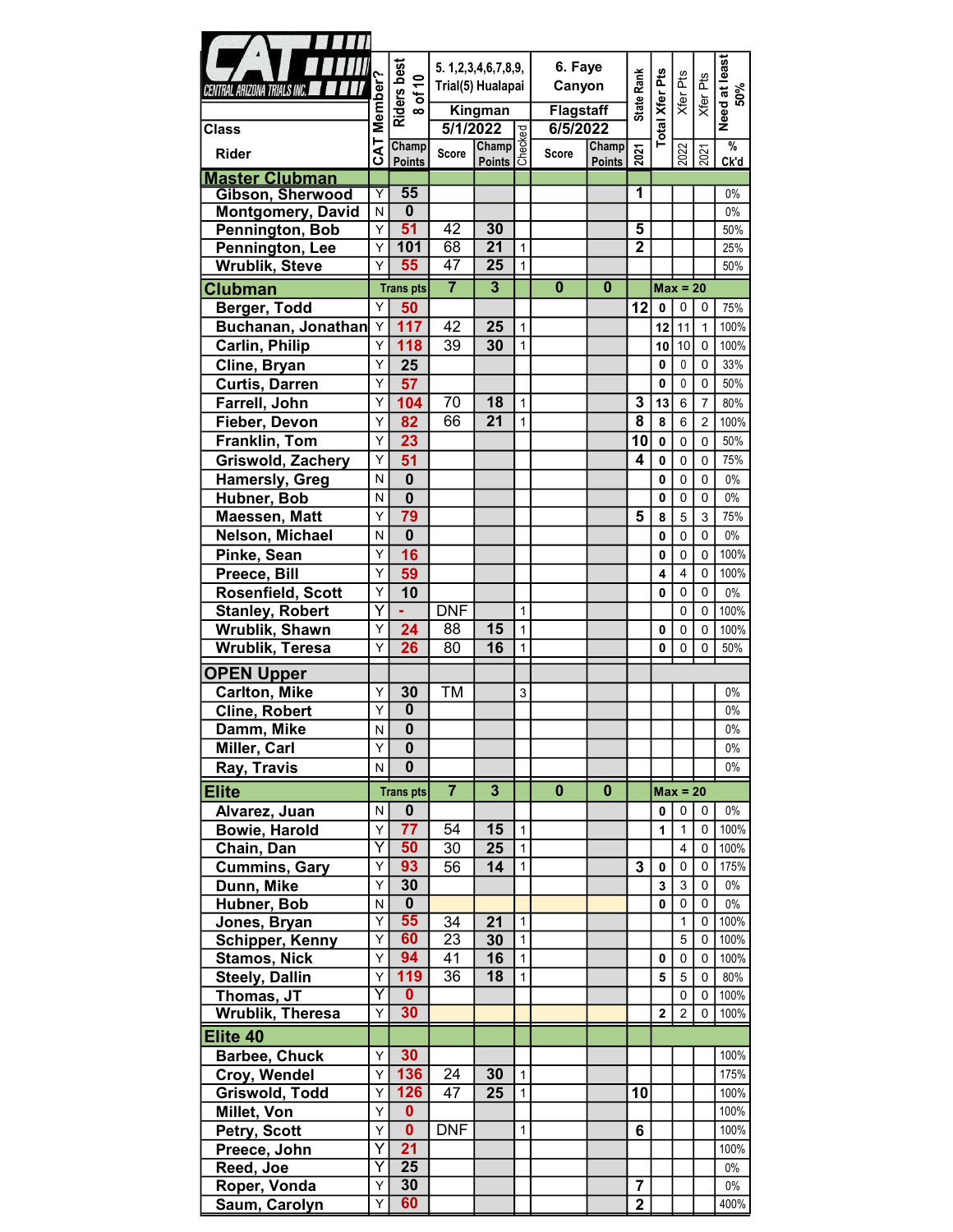| $\blacksquare$                           |                              |                                           |                            |                         |                |                         |                         |                             |                         |                            |                      |                      |
|------------------------------------------|------------------------------|-------------------------------------------|----------------------------|-------------------------|----------------|-------------------------|-------------------------|-----------------------------|-------------------------|----------------------------|----------------------|----------------------|
|                                          |                              |                                           | 5. 1, 2, 3, 4, 6, 7, 8, 9, |                         |                | 6. Faye                 |                         |                             |                         |                            |                      |                      |
| CENTRAL ARIZONA TRIALS INC.              |                              |                                           | Trial(5) Hualapai          |                         |                | Canyon                  |                         |                             |                         |                            |                      |                      |
|                                          |                              |                                           |                            |                         |                |                         |                         | State Rank                  |                         |                            | Xfer Pts<br>Xfer Pts |                      |
|                                          | Member <sup>®</sup>          | Riders best<br>8 of 10                    |                            | Kingman                 |                | <b>Flagstaff</b>        |                         |                             |                         |                            |                      | Need at least<br>50% |
| <b>Class</b>                             |                              |                                           | 5/1/2022                   |                         |                | 6/5/2022                |                         |                             | <b>Total Xfer Pts</b>   |                            |                      | $\frac{0}{6}$        |
| <b>Rider</b>                             | <b>CAT</b>                   | Champ<br><b>Points</b>                    | <b>Score</b>               | 2022<br>Champ<br>Points |                | <b>Score</b>            | Champ<br><b>Points</b>  | 2021                        |                         | 2022                       | 2021                 | Ck'd                 |
| <b>Novice</b>                            |                              | <b>Transpts</b>                           | $6\overline{6}$            | $\mathbf{2}$            |                | $\mathbf{0}$            | $\bf{0}$                |                             |                         | $Max = 20$                 |                      |                      |
| Beaver, Fred                             | Y                            | 16                                        |                            |                         |                |                         |                         |                             | 0                       | $\pmb{0}$                  | $\mathbf 0$          | 0%                   |
| <b>Caley, Trent</b>                      | Υ                            | 46                                        | 22                         | 21                      | $\mathbf{1}$   |                         |                         | 18                          | $\boldsymbol{2}$        | $\sqrt{2}$                 | $\mathbf 0$          | 50%                  |
| <b>Crowe, Daniel</b>                     | Y                            | $\overline{\mathbf{0}}$                   |                            |                         |                |                         |                         |                             |                         | $\mathbf 0$                | $\mathbf 0$          | $0\%$                |
| De Alva, Chad                            | $\overline{Y}$               | 90                                        | 14                         | 30                      | $\mathbf{1}$   |                         |                         |                             |                         | $\overline{7}$             | 0                    | 100%                 |
| Dugan, Dillon                            | Υ                            | 36                                        |                            |                         |                |                         |                         |                             | 0                       | 0                          | 0                    | 100%                 |
| <b>Glasel, Charles</b>                   | Ÿ                            | 25                                        | 16                         | 25                      | $\mathbf{1}$   |                         |                         |                             |                         | $\mathbf{1}$               | $\mathbf 0$          | 100%                 |
| Hubner, Bennett                          | N                            | $\overline{\mathbf{0}}$                   |                            |                         |                |                         |                         |                             | 0                       | 0                          | 0                    | $0\%$                |
| Jones, Devon                             | Υ                            | 57                                        | 57                         | 18                      | $\mathbf{1}$   |                         |                         |                             |                         | 0                          | $\mathbf 0$          | 100%                 |
| Kowalek, David                           | Y                            | $\overline{21}$                           | <b>DNF</b>                 |                         | $\mathbf{1}$   |                         |                         |                             | 1                       | 1                          | 0                    | 33%                  |
| Moelder, Roland                          | Υ                            | 25                                        |                            |                         |                |                         |                         |                             | 1                       | $\mathbf{1}$               | 0                    | 50%                  |
| Myers, Keith                             | Υ                            | 43                                        |                            |                         |                |                         |                         | 13                          | $\mathbf{1}$            | $\mathbf{1}$               | $\mathbf 0$          | 100%                 |
| Pearl, Gretchen                          | Y                            | 16                                        | 91                         | 16                      | $\mathbf{1}$   |                         |                         |                             |                         | $\mathbf 0$                | $\mathbf 0$          | 100%                 |
| Richardson, Sean                         | N                            | $\mathbf 0$                               |                            |                         |                |                         |                         |                             | 0                       | $\mathbf 0$                | $\mathbf 0$          | $0\%$                |
| Rosenfield, Karissa                      | Υ                            | $\overline{25}$                           |                            |                         |                |                         |                         |                             | $\mathbf 2$             | $\overline{2}$             | $\mathbf 0$          | $0\%$                |
| <b>West, Justin</b>                      | $\overline{Y}$               | 34                                        |                            |                         |                |                         |                         |                             |                         | $\mathbf 0$                | $\mathbf 0$          | 50%                  |
| Wrublik, Nicholas                        | $\overline{Y}$               | 21                                        |                            |                         |                |                         |                         | $\overline{\mathbf{8}}$     | 1                       | $\mathbf{1}$               | 0                    | 200%                 |
| Wrublik, Shawn                           | Y                            | 48                                        |                            |                         |                |                         |                         | $\mathbf 2$                 | 6                       | $\overline{2}$             | 4                    | 50%                  |
| Wrublik, Theresa                         | Y                            | 30                                        |                            |                         |                |                         |                         | 3                           | 7                       | 3                          | 4                    | 100%                 |
| Novice 40                                |                              |                                           |                            |                         |                |                         |                         |                             |                         |                            |                      |                      |
| Alley, Frank                             | Υ                            | 30                                        |                            |                         |                |                         |                         | $\overline{\mathbf{4}}$     |                         |                            |                      | $0\%$                |
| <b>Bowsher, Tim</b>                      | Υ                            | $\overline{\mathbf{0}}$                   |                            |                         |                |                         |                         | $\overline{\boldsymbol{3}}$ |                         |                            |                      | $0\%$                |
| Klinder, Steven                          | Υ                            | 25                                        |                            |                         |                |                         |                         |                             |                         |                            |                      | 100%                 |
| <b>Scott, Rick</b>                       | Y                            | 85                                        | 28                         | 30                      | $\mathbf{1}$   |                         |                         | 8                           |                         |                            |                      | 67%                  |
| Novice 55                                |                              |                                           |                            |                         |                |                         |                         |                             |                         |                            |                      |                      |
| <b>Bickel, Todd</b>                      | N                            | $\mathbf 0$                               |                            |                         |                |                         |                         |                             |                         |                            |                      | $0\%$                |
| Lowney, Kevin                            | $\overline{Y}$               | 150                                       | $\overline{11}$            | 30                      | $\mathbf{1}$   |                         |                         |                             |                         |                            |                      | 60%                  |
| Lynch, Ed                                | Υ                            | 50                                        | $\overline{31}$            | $\overline{25}$         | $\mathbf{1}$   |                         |                         | $\overline{7}$              |                         |                            |                      | 100%                 |
| Reese, Robert                            | $\overline{Y}$               | $\overline{\mathbf{0}}$                   |                            |                         |                |                         |                         |                             |                         |                            |                      | $0\%$                |
| Steelman, Tim                            | Υ                            | 67                                        |                            |                         |                |                         |                         | $\overline{2}$              |                         |                            |                      | 33%                  |
| <b>Stevenson, Paul</b>                   | Y.                           | 92                                        | 43                         | 21                      | $\vert$ 1      |                         |                         | $\overline{4}$              |                         |                            |                      | 75%                  |
| Thomas, Tom                              | Υ                            | 18                                        |                            |                         |                |                         |                         |                             |                         |                            |                      | 100%                 |
| West, Bill                               | N                            | $\mathbf 0$                               | 41 nm                      |                         | $\mathbf{1}$   |                         |                         |                             |                         |                            |                      | $0\%$                |
| <b>Air Cooled</b>                        |                              |                                           |                            |                         |                |                         |                         |                             |                         |                            |                      |                      |
| Gibson, Sherwood                         | Y                            | 60                                        |                            |                         |                |                         |                         |                             |                         |                            |                      | $0\%$                |
| Palmer, Rich                             | Y                            | 110                                       | $\overline{37}$            | 30                      | $\mathbf{1}$   |                         |                         | 1                           |                         |                            |                      | 100%                 |
| <b>Beginner</b>                          |                              | <b>Transpts</b>                           | $\overline{9}$             | $\overline{3}$          |                | $\overline{\mathbf{0}}$ | $\overline{\mathbf{0}}$ |                             |                         | $Max = 15$                 |                      |                      |
| Adams, Karleen                           | Y١                           | 15                                        | 52                         | 15                      | $\mathbf{1}$   |                         |                         |                             | 0                       | $\mathbf{0}$               |                      | 100%                 |
| <b>Bickel, Todd</b>                      | $\overline{\mathsf{N}}$      | $\overline{\mathbf{0}}$<br>$\overline{9}$ |                            |                         |                |                         |                         |                             | 0                       | $\mathbf 0$                | $\Omega$             | $0\%$                |
| Dunn, Leeland                            | $\overline{\mathsf{Y}}$<br>Y | $\overline{\mathbf{0}}$                   |                            |                         |                |                         |                         |                             | 0                       | $\mathbf 0$                |                      | 100%                 |
| Estala, Roberta                          | $\overline{\mathsf{Y}}$      | 23                                        | 69                         | 12                      |                |                         |                         |                             | 0                       | 0                          |                      | 100%                 |
| Farrell, Cyndi<br><b>Glasel, Charles</b> | Y                            | 30                                        |                            |                         | $\vert$ 1      |                         |                         |                             | 0<br>$\mathbf 0$        | $\mathbf 0$<br>$\mathbf 0$ |                      | 50%<br>100%          |
| Hare, David                              | Y                            |                                           | $110$ 48,9cl               | 18                      | $\mathbf{1}$   |                         |                         | 10                          | $\overline{\mathbf{4}}$ | 4                          | 0                    | 100%                 |
| <b>Hicks, Anthony</b>                    | Υ                            | 95                                        | 48,5c                      | 16                      | $\mathbf{1}$   |                         |                         | $\overline{3}$              | $\mathbf{3}$            | $\mathbf{1}$               | $\overline{2}$       | 100%                 |
| Hubner, Carter                           | $\overline{\mathsf{N}}$      | $\mathbf 0$                               |                            |                         |                |                         |                         |                             | $\pmb{0}$               | $\mathbf 0$                |                      | $0\%$                |
| Johnson, Teresa                          | Y                            | 24                                        | 65                         | 14                      | $\mathbf{1}$   |                         |                         |                             | 0                       | $\mathbf 0$                |                      | 50%                  |
| Pearl, Gretchen                          | Y                            | 21                                        |                            |                         |                |                         |                         |                             | $\pmb{0}$               | $\mathbf 0$                |                      | 100%                 |
| <b>Pennington, Baylee</b>                | $\overline{Y}$               | 105                                       | $\overline{29}$            | 30                      | $\overline{1}$ |                         |                         | $\mathbf 1$                 | 13                      | 8                          | 5                    | 100%                 |
| Perry, Tom                               | N                            | $\overline{\mathbf{0}}$                   |                            |                         |                |                         |                         |                             | $\mathbf{1}$            | 0                          | $\mathbf{1}$         | 100%                 |
| Saines, Simon                            | Y                            | 28                                        |                            |                         |                |                         |                         |                             | 0                       | $\mathbf 0$                | $\mathbf{0}$         | $0\%$                |
| Steely, Kade                             | Y                            | 89                                        | 66                         | 13                      | 1              |                         |                         |                             | $\overline{\mathbf{2}}$ | $\overline{2}$             | 0                    | 100%                 |
| Tassin, Lane                             | Y                            | 52                                        | 39                         | 21                      | $\mathbf{1}$   |                         |                         |                             | 1                       | $\mathbf{1}$               | 0                    | 100%                 |
| Tubbe, Eli                               | $\overline{Y}$               | 40                                        |                            |                         |                |                         |                         | 12                          | 4                       | 4                          | 0                    | 100%                 |
| Wrublik, Gabriel                         | Υ                            | 46                                        | $\overline{38}$            | $\overline{25}$         | $\vert$ 1      |                         |                         | 4                           | $\mathbf{3}$            | 2                          | $\mathbf{1}$         | 100%                 |
|                                          |                              |                                           |                            |                         |                |                         |                         |                             |                         |                            |                      |                      |